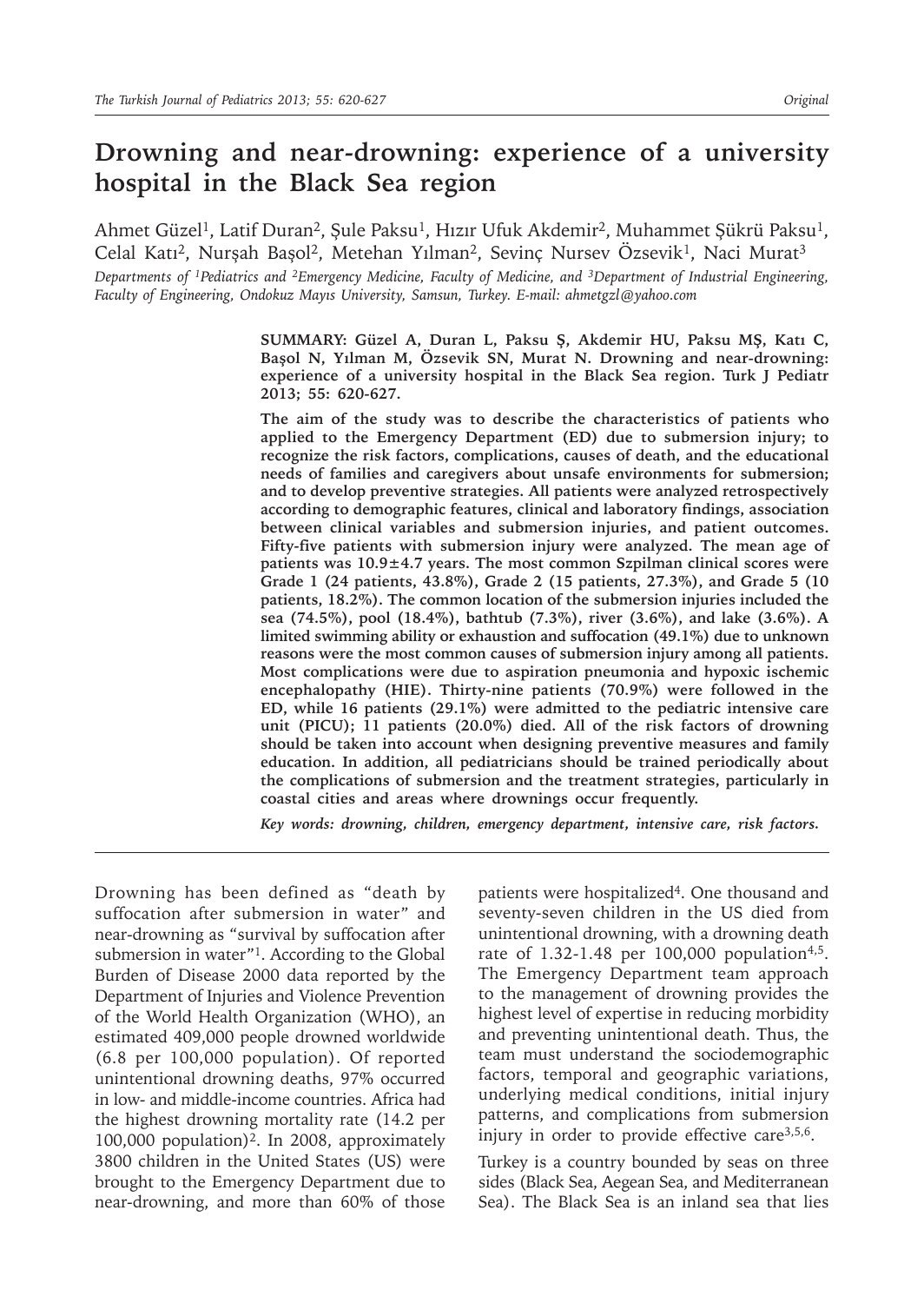to the north of Turkey. Samsun is the secondlargest city in the northern Black Sea region.

This study was proposed to describe the epidemiology of patients in our region who presented to the Pediatric Emergency Unit (PEU) with submersion injury; determine the etiological and demographic features; recognize the risk factors; determine complications and causes of death; identify the teaching needs of families about unsafe environments; and develop preventive strategies against drowning.

## **Material and Methods**

Fifty-five patients with submersion injury who were admitted to the Emergency Department of Ondokuz Mayıs University Medical Faculty between 2005 and 2012 were retrospectively included in this study.

The findings that were evaluated included age, gender, seasonal distribution, place of occurrence, cause of drowning, admission times, duration of stay in the water, swimming time, Szpilman score<sup>7</sup>, physical examination findings, radiological investigations, complications, laboratory findings, outcome of the submersion injury, and hospitalization rates after leaving the PEU.

# **Statistical Analysis**

Analysis was performed using the Statistical Package for the Social Sciences (SPSS) 21.0. Raw data from the databases were pooled, and means, medians (min-max), standard deviations, and percentages were calculated. Differences between the two groups were analyzed using Mann-Whitney U test. The two-proportion Z test was used to compare the percentages of two groups. The analyses were performed by using Minitab® 15 statistical software. Statistical significance was defined as a p-value less than 0.05.

# **Results**

Annually, the mean number of pediatric patients hospitalized with diagnosis of drowning or neardrowning in our hospital for the mentioned period was  $7.9 \pm 3.1$ ; the proportions of these patients among all patients admitted to the Emergency Department and Pediatric Intensive Care Unit (PICU) were 0.061% and 0.65%, respectively.

The median age of all patients was 11 years (1-17) (7 months - 17 years). The drowning rate was statistically higher in males (42 patients, 76.4%) than females (13 patients, 23.6%) (p<0.001). The overall male to female ratio was 3.2:1. The distribution of patients was split into three age groups for comparison as: 0–5 years,  $>5$ –10 years, and  $>10$ –18 years. The adolescent age group  $(>10-18 \text{ years})$ had the highest prevalence of submersion injuries (29 patients, 52.7%). There were more injuries on weekdays (54.5%) than weekend days (45.5%). Submersion injuries occurred throughout the year, but they were most common in the summer months (51 patients, 92.7% occurring in June through August), with the highest single monthly injury incidence occurring in July (65.4%). A total of 74.5% of cases occurred in salt water, while in fresh water, the rate was 25.5%.

The distribution of cases by place of occurrence is shown in Table I. The main cause of submersion, at 49.1%, was patients not knowing how to swim, while in decreasing order of frequency, other causes were suffocation due to unknown reasons, parental disinterest, and immersion and drowning secondary to trauma (Table I). The median stay in the water was 5 minutes (1–60). The median stay in the water among fatalities (10 hours, 5-60 hours) was significantly higher than that among discharged patients (4 hours, 1-25 hours; p=0.017), and the median temperature among fatalities (35°С, 35-37°С) was significantly lower than that among discharged patients (36.4°С, 35-38.8°С; p<0.001). The median entry time into the Emergency Department after the accident was 60 minutes (10–1440).

The patients' median Glasgow Coma Scale (GCS) (min-max) was  $15$  (3-15) on admission to the hospital. Fifteen of the patients (27.2%) had a GCS  $\leq$ 8. Twenty-seven patients (49.0%) had a GCS of 15, followed by 11 patients (20.0%) with GCS 3. The median GCS (minmax) was as follows:  $4(3-15)$  in the  $0-5$ year age group, 13  $(3-15)$  in the  $>5-10$ year group, and 15  $(3-15)$  in the  $>10-18$ year group. All clinical signs and laboratory findings are represented in Table II. Forty of the patients (72.7%) had spontaneous breathing on admission to the Emergency Department; only 7 patients (12.1%) had no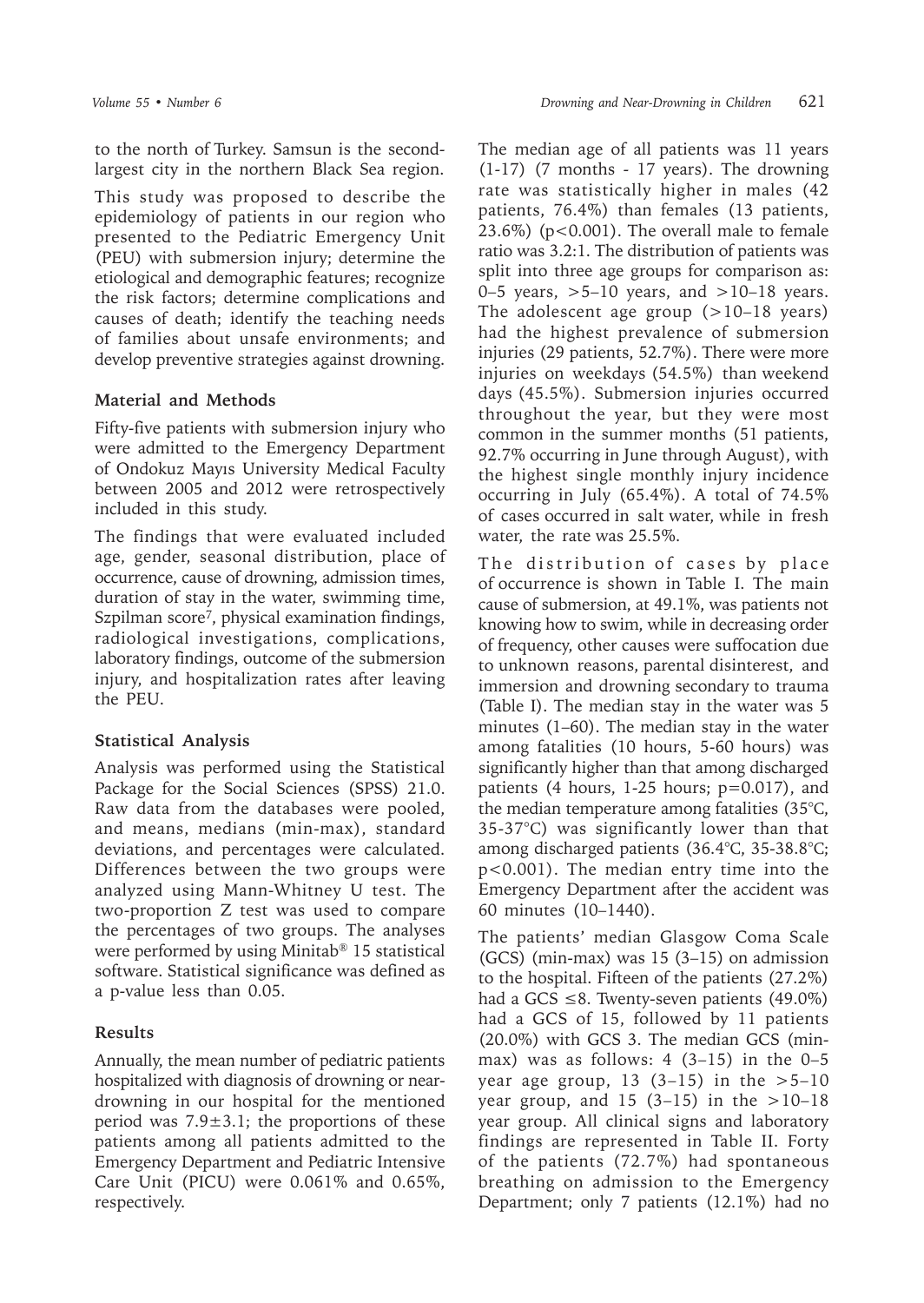spontaneous breathing, and 8 patients (14.5%) had cardiopulmonary arrest. Convulsion was observed in only 2 patients (3.6%). Thirteen of the patients (23.6%) had no pupillary reaction on admission. Twenty-nine of the patients (52.7%) had abnormal lung auscultation findings (rales and crackles), while 15 (27.3%) had abnormal chest roentgenograms. The cases were classified according to the clinical classification of Szpilman (Table I). The most common clinical Szpilman scores were Grade

1 (24 patients, 43.8%), Grade 2 (15 patients, 27.3%), and Grade 5 (10 patients, 18.2%).

Approximately half of the patients had complications. Clinical characteristics and outcomes of the patients who had complications are shown in Table III. Seventeen patients (30.9%) were intubated. All locations of intubation and cardiopulmonary resuscitation (CPR) are presented in Table I. The median time of CPR was 30 minutes (1-70). The median time of CPR in fatalities (30 minutes,

| Table I. Distribution of Patients According to Demographic Data and Clinical Findings |  |  |  |  |  |
|---------------------------------------------------------------------------------------|--|--|--|--|--|
|---------------------------------------------------------------------------------------|--|--|--|--|--|

|                                                                                                                                                                          | 0-5 years<br>$n \ (\%)$                             | $>5-10$ years<br>$n \ (\%)$                             | $>10-18$ years<br>$n \ (\%)$                                          | Total<br>$n \ (\%)$                                               |
|--------------------------------------------------------------------------------------------------------------------------------------------------------------------------|-----------------------------------------------------|---------------------------------------------------------|-----------------------------------------------------------------------|-------------------------------------------------------------------|
| Gender<br>Male<br>Female                                                                                                                                                 | 5(71.4)<br>2(28.6)                                  | 13 (68.4)<br>6(31.6)                                    | 24 (82.8)<br>5(17.2)                                                  | 42 (76.4)<br>13 (23.6)                                            |
| Season distribution<br>Winter months<br>Spring months<br>Summer months<br>Autumn months                                                                                  | 1(16.4)<br>1(20.0)<br>4(38.2)<br>1(25.4)            | 0<br>0<br>19 (100.0)<br>0                               | $\overline{0}$<br>1(25.6)<br>28 (39.4)<br>0                           | 1(1.8)<br>2(3.6)<br>51 (92.8)<br>1(1.8)                           |
| Place of occurrence<br>Sea<br>Pool<br>River<br>Bathtub<br>Lake                                                                                                           | 1(14.3)<br>1(14.3)<br>0<br>4(57.1)<br>1(14.3)       | 16 (84.2)<br>3(15.8)<br>0<br>$\boldsymbol{0}$<br>0      | 24 (82.8)<br>2(6.9)<br>2(6.9)<br>0<br>1(3.4)                          | 41 (74.5)<br>6(10.9)<br>2(3.6)<br>4(7.3)<br>2(3.6)                |
| Cause of drowning<br>Limited swimming ability or exhaustion<br>Suffocation due to unknown reasons<br>Parental disinterest<br>Immersion<br>Trauma due to traffic accident | 2(28.6)<br>0<br>2(28.6)<br>0<br>3(42.8)             | 9(47.4)<br>8(42.1)<br>0<br>2(10.5)<br>0                 | 16(55.2)<br>10(34.5)<br>$\Omega$<br>2(6.9)<br>1(3.4)                  | 27(49.1)<br>18 (32.7)<br>2(3.6)<br>4(7.3)<br>4(7.3)               |
| Szpilman score<br>Grade 1<br>Grade 2<br>Grade 3<br>Grade 4<br>Grade 5<br>Grade 6                                                                                         | 1(14.3)<br>1(14.3)<br>0<br>$\Omega$<br>5(71.4)<br>0 | 7(38.8)<br>5(26.3)<br>1(5.3)<br>0<br>3(15.8)<br>3(15.8) | 16(55.2)<br>9(31.0)<br>$\overline{0}$<br>$\Omega$<br>2(6.9)<br>2(6.9) | 24 (43.8)<br>15(27.3)<br>1(1.8)<br>$\theta$<br>10(18.2)<br>5(9.1) |
| Location of CPR and intubation<br>At the scene of accident by 112<br>Pediatric emergency services<br>Other health centers<br>Unapplied                                   | 0<br>$\Omega$<br>5(71.4)<br>2(28.6)                 | 1(5.3)<br>4(21.1)<br>3(15.8)<br>11 (57.9)               | 2(6.9)<br>1(3.4)<br>1(3.4)<br>25 (86.2)                               | 3(5.5)<br>5(9.1)<br>9(16.4)<br>38 (68.1)                          |
| Patient follow-up clinics (n, %)<br>Emergency Department<br>Pediatric Intensive Care Unit                                                                                | 4(57.1)<br>3(42.9)                                  | 10(52.6)<br>9(47.4)                                     | 25 (86.2)<br>4(13.8)                                                  | 39 (70.9)<br>16(29.1)                                             |
| Patient outcome (n, %)<br>Discharged<br>Exitus                                                                                                                           | 4(57.1)<br>3(42.9)                                  | 15 (78.9)<br>4(21.1)                                    | 25 (88.2)<br>4(13.8)                                                  | 44 (80.0)<br>11(20.0)                                             |
| Total patients (n, %)                                                                                                                                                    | 7(12.7)                                             | 19 (34.6)                                               | 29 (52.7)                                                             | 55 (100.0)                                                        |

CPR: Cardiopulmonary resuscitation.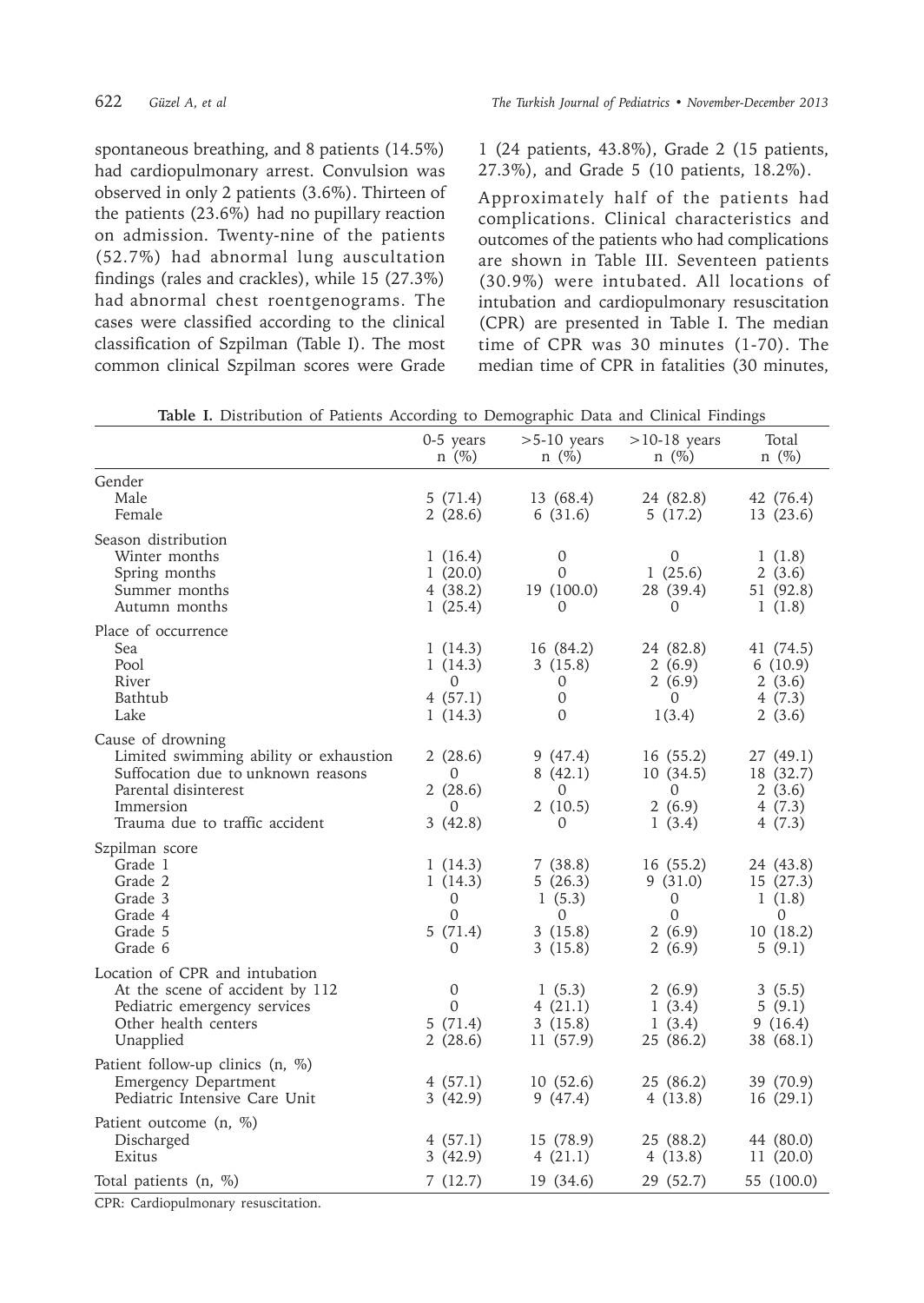4-70 minutes) was statistically higher than that of discharged patients (5.5 minutes, 1-30 minutes; p=0.048). The mortality rate was 20% (11 patients), and all patients who died were male. Differences between fatal and non-fatal drowning cases are shown in Table IV. The median hospital stay of patients was 2 days (1-53). During the study period, 39 patients (70.9%) were treated and followed in the Emergency Department, while 16 patients (29.1%) were treated and followed in the PICU (Table I).

#### **Discussion**

The present study is the first study carried out in the north of Turkey about drowning

**Table II.** Clinical Signs and Laboratory Findings on Admission for All Patients

| Tratification<br>TOT<br>$\overline{111}$ | raticino       |      |  |  |  |
|------------------------------------------|----------------|------|--|--|--|
|                                          | n              | $\%$ |  |  |  |
| Clinical signs                           |                |      |  |  |  |
| No pupillary reaction                    | 13             | 23.6 |  |  |  |
| Cardiopulmonary arrest                   | 7              | 12.1 |  |  |  |
| Apnea                                    | 8              | 14.5 |  |  |  |
| Convulsion                               | $\overline{2}$ | 3.6  |  |  |  |
| Arrhythmia                               | 3              | 5.5  |  |  |  |
| Rales or crackles                        | 29             | 52.7 |  |  |  |
| Hypothermia                              | 10             | 18.1 |  |  |  |
| Hyperthermia                             | $\overline{4}$ | 7.3  |  |  |  |
| Hypertension                             | 3              | 5.5  |  |  |  |
| Hypotension                              | 12             | 21.8 |  |  |  |
| Tachycardia                              | 18             | 29.1 |  |  |  |
| Bradycardia                              | 1              | 1.8  |  |  |  |
| Tachypnea                                | 3              | 69.1 |  |  |  |
| Laboratory findings                      |                |      |  |  |  |
| Leukocytosis                             | 30             | 54.5 |  |  |  |
| Thrombocytopenia                         | 3              | 5.5  |  |  |  |
| Anemia                                   | 14             | 25.5 |  |  |  |
| Hyponatremia                             | 13             | 23.6 |  |  |  |
| Hypokalemia                              | 13             | 23.6 |  |  |  |
| Hyperglycemia                            | 34             | 61.8 |  |  |  |
| Elevated liver enzymes                   | 15             | 27.3 |  |  |  |
| Metabolic acidosis                       | 21             | 38.2 |  |  |  |
| Coagulation disorders                    | 6              | 10.9 |  |  |  |
| Renal function impairment                | 7              | 12.7 |  |  |  |
| Total                                    | 55             | 100  |  |  |  |

and near-drowning, including intensive care patients in the pediatric population. Despite well-known prevention measures and treatment strategies, approximately 409,000 drowning deaths occur worldwide each year, and others suffer from devastating complications caused by this condition, especially those who are 1−4 years of age. The incidence rate of drowning per population of 100,000 varied from 1.32- 1.48 in the US<sup>2,5</sup>. According to a study of autopsy cases in the southern coast of Turkey, the 10-year incidence of drowning cases was found to be  $5.8\%$ <sup>8</sup>.

Previous studies report that among children, boys are much more likely to drown than girls. The reason given is that boys are more active and bold<sup>9</sup>. Drowning deaths expose the greatest seasonal variation, with two-thirds of deaths occurring from May to August in developed countries, and most occur on weekends<sup>5</sup>. Our study also had more boys than girls in all pediatric age groups, and the overall male to female ratio was 3.2:1. However, mortality rates of submersion were found to be much higher for males. Among our patients, 20% were fatal. In our study, drowning most commonly occurred in the summer months.

The most common location of submersion injuries occurred in the sea, swimming pools, storm drains, bathtubs, lakes, rivers, and streams<sup>5,10</sup>. Brenner et al.<sup>11</sup> examined the death certificates of drowning patients in pediatric age groups  $(1-19$  years) in the US. They reported that infant  $(<1$  year of age) drownings frequently occurred in bathtubs (55%), while children (1–4 years of age) frequently drowned in artificial pools (56%), and those over five years of age frequently drowned in natural areas of fresh water  $(63\%)$ <sup>11</sup>. Similarly, in this study, we found that the bathtub was the most common place of submersion for children (<5 years of age). In contrast to the literature, we found that submersion injuries for children over five years of age frequently occurred in the sea. This result for the over-five-year age group may be due to the study taking place in a coastal city of our country. However, we also thought that age, geographic variation, socioeconomic status, and living conditions were significant determinants of the place of a submersion injury.

Detection of the factors contributing to drowning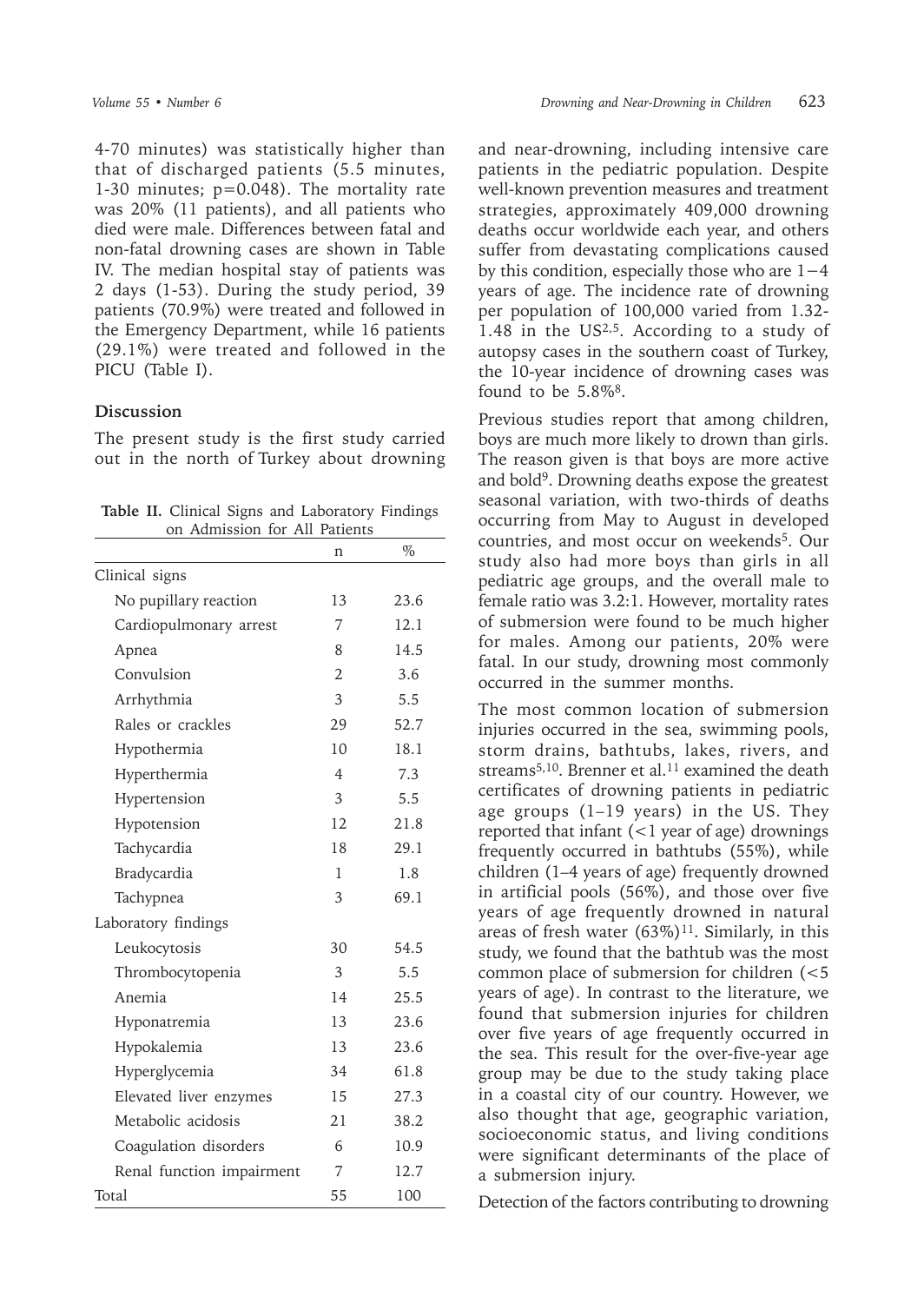| Age  | Gender                    | Complication                                                    | <b>CPR</b>         | MV /<br>Duration<br>(days) | Inotrop./<br>Duration<br>(hours) | Duration of<br>hospitalization<br>(days) | Outcome    |
|------|---------------------------|-----------------------------------------------------------------|--------------------|----------------------------|----------------------------------|------------------------------------------|------------|
| 13.0 | F                         | Aspiration pneumonia                                            |                    |                            |                                  | 4                                        | Discharged |
| 17.0 | M                         | Aspiration pneumonia                                            |                    |                            |                                  | $\overline{2}$                           | Discharged |
| 16.0 | M                         | Aspiration pneumonia                                            |                    |                            |                                  | 3                                        | Discharged |
| 11.0 | M                         | Aspiration pneumonia                                            |                    |                            |                                  | 3                                        | Discharged |
| 15.0 | M                         | Aspiration pneumonia                                            |                    |                            |                                  | 3                                        | Discharged |
| 7.0  | M                         | HIE, cerebral edema,<br>hypertension                            | $^{+}$             | $+/31$                     |                                  | 53                                       | Discharged |
| 4.0  | M                         | <b>HIE</b>                                                      |                    |                            |                                  | $\overline{2}$                           | Discharged |
| 14.0 | M                         | HIE, cerebral edema, MODS                                       | $^{+}$             | $+/1$                      | $+/8$                            | 1                                        | Exitus     |
| 7.0  | M                         | <b>HIE</b>                                                      | $\hspace{0.1mm} +$ |                            |                                  | 1                                        | Exitus     |
| 10.0 | M                         | <b>HIE</b>                                                      | $^{+}$             |                            |                                  | 1                                        | Exitus     |
| 6.0  | M                         | HIE, cerebral edema                                             | $^{+}$             | $+/5$                      | $+/48$                           | 30                                       | Discharged |
| 17.0 | M                         | HIE, pulmonary edema,<br>cerebral edema, MODS                   | $^{+}$             | $+/12$                     | $+/144$                          | 12                                       | Exitus     |
| 11.0 | M                         | HIE, ARDS                                                       | $^{+}$             |                            |                                  | 1                                        | Exitus     |
| 14.0 | M                         | HIE, MODS                                                       |                    |                            |                                  | 14                                       | Discharged |
| 3.0  | M                         | ARDS, MODS                                                      | $+$                | $+/2$                      | $+/7$                            | 2                                        | Exitus     |
| 5.0  | M                         | Cerebral edema, MODS,<br>convulsion, ventricular<br>tachycardia | $\hspace{0.1mm} +$ | $+/4$                      | $+/96$                           | 4                                        | Exitus     |
| 6.0  | M                         | <b>HIE</b>                                                      | $+$                |                            |                                  | 1                                        | Exitus     |
| 16.0 | M                         | <b>MODS</b>                                                     | $+$                | $+/2$                      | $+/36$                           | $\mathfrak{2}$                           | Exitus     |
| 17.0 | M                         | Cervical vertebra fracture                                      |                    |                            |                                  | 30                                       | Discharged |
| 9.0  | M                         | Aspiration pneumonia, MODS                                      | $^{+}$             | $+/2$                      | $+/9$                            | 2                                        | Exitus     |
| 8.0  | $\boldsymbol{\mathrm{F}}$ | Aspiration pneumonia                                            |                    |                            |                                  | 1                                        | Discharged |
| 16.0 | F                         | Aspiration pneumonia                                            |                    |                            |                                  | 4                                        | Discharged |
| 1.0  | $\mathbf M$               | HIE, cerebral edema, ARDS,<br>pneumothorax                      | $+$                |                            |                                  | 5                                        | Exitus     |
| 15.0 | M                         | ARDS, cardiac failure                                           |                    | $+/1$                      | $+/12$                           | 2                                        | Discharged |
| 9.0  | F                         | Aspiration pneumonia                                            |                    |                            |                                  | 4                                        | Discharged |
| 3.0  | M                         | Pulmonary atelectasia                                           |                    | $+/1$                      |                                  | $\overline{2}$                           | Discharged |

**Table III.** Characteristics of All Patients with Complications

ARDS: Acute respiratory distress syndrome. CPR: Cardiopulmonary resuscitation. HIE: Hypoxic ischemic encephalopathy. MODS: Multiple organ dysfunction syndrome. MV: Mechanical ventilation.

in pediatric age groups is very important for preventive measures. Different risk factors for drowning-related mortality have been reported in the literature, such as trauma, myocardial infarction, cerebrovascular accident, use of alcohol, drug abuse, association with certain diseases (e.g., seizure, syncope, arrhythmia, long QT syndrome), limited swimming ability or exhaustion, risky behavior in the water, foul play (child abuse, suicide), and deliberate

prolonged drowning<sup>5,10</sup>. Somers et al.<sup>12</sup> found a strong association between the lack of adequate adult supervision and drowning. They reported that other associated risk factors with bathtub drowning included co-bathing (39%), the use of an infant bath seat (17%), and certain coexistent disease (17%). In our study, a limited swimming ability or exhaustion and suffocation (49.1%) due to unknown reasons were the most common causes of submersion in all patients.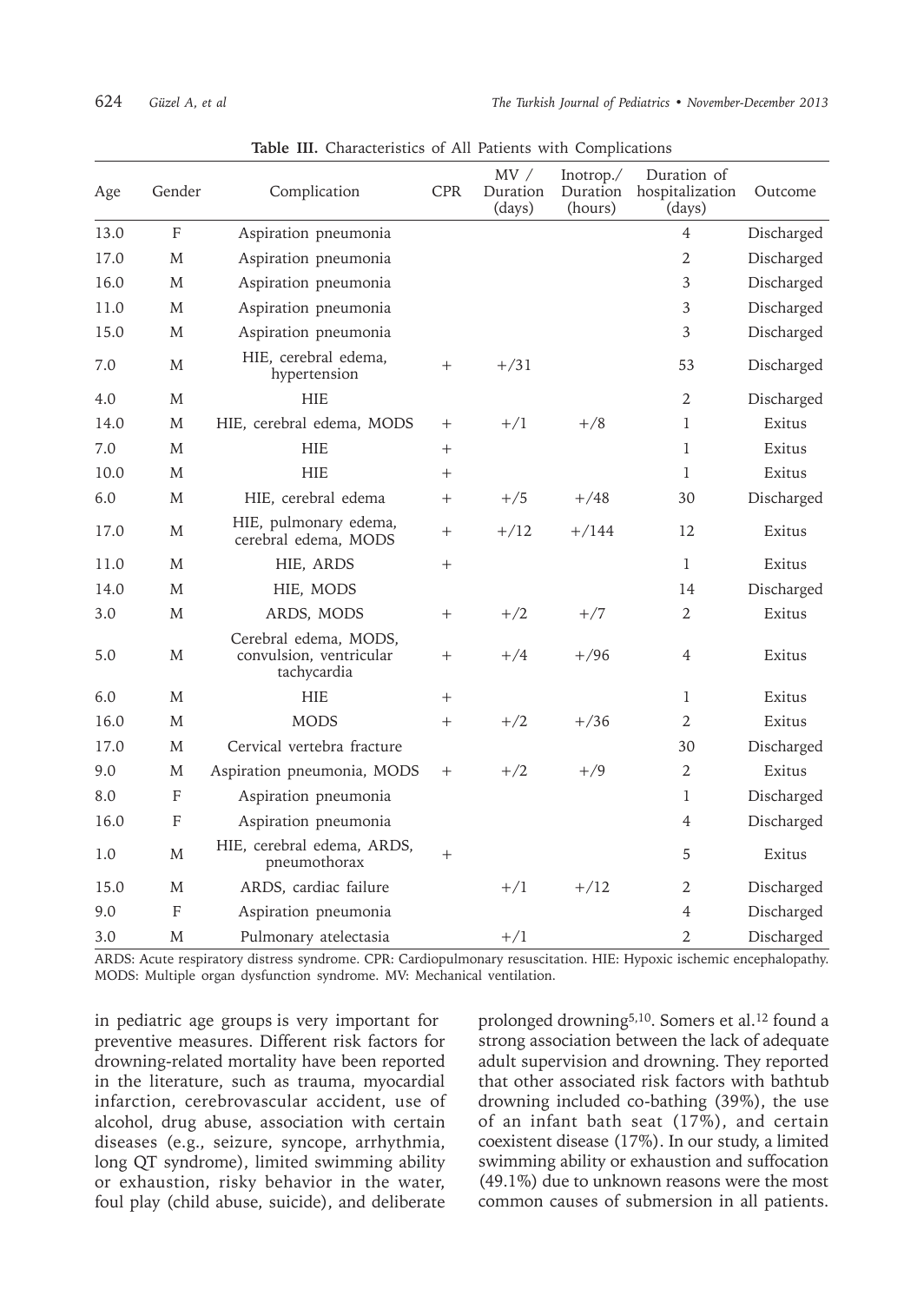|                                                                                                                                                                                                                                                                   | Tablo IV. Association between Clinical Variables and Fatal Drownings                                                                                    |                                                                                                                                        |                                                                                                           |  |  |  |  |
|-------------------------------------------------------------------------------------------------------------------------------------------------------------------------------------------------------------------------------------------------------------------|---------------------------------------------------------------------------------------------------------------------------------------------------------|----------------------------------------------------------------------------------------------------------------------------------------|-----------------------------------------------------------------------------------------------------------|--|--|--|--|
| Parameters                                                                                                                                                                                                                                                        | Fatal<br>$n = 11, %$                                                                                                                                    | Non-fatal<br>$n = 44, %$                                                                                                               | $\mathbf{p}$                                                                                              |  |  |  |  |
| Mean age (year)                                                                                                                                                                                                                                                   | $9(1-17)$                                                                                                                                               | $12.5(1-17)$                                                                                                                           | 0.177                                                                                                     |  |  |  |  |
| Male                                                                                                                                                                                                                                                              | 11 (100.0)                                                                                                                                              | 33 (70.5)                                                                                                                              | < 0.001                                                                                                   |  |  |  |  |
| $GCS \leq 8$                                                                                                                                                                                                                                                      | 11 (100.0)                                                                                                                                              | 4(9.1)                                                                                                                                 | < 0.001                                                                                                   |  |  |  |  |
| Laboratory findings<br>Leukocytosis<br>Thrombocytopenia<br>Anemia<br>Hyponatremia<br>Hypokalemia<br>Hyperglycemia<br>Elevated liver enzymes<br>Metabolic acidosis<br>Respiratory acidosis                                                                         | 4(36.4)<br>1(9.1)<br>2(18.2)<br>3(27.3)<br>0<br>8(72.7)<br>7(63.6)<br>7(63.6)<br>$\Omega$                                                               | 26(59.1)<br>2(4.5)<br>12 (27.3)<br>10(22.7)<br>13(29.5)<br>28 (83.8)<br>8(18.2)<br>14 (31.8)<br>15(34.1)                               | 0.163<br>0.622<br>0.498<br>0.759<br>0.551<br>0.004<br>0.048                                               |  |  |  |  |
| Coagulation disorders                                                                                                                                                                                                                                             | 5(45.5)                                                                                                                                                 | 1(2.3)                                                                                                                                 | 0.004                                                                                                     |  |  |  |  |
| Renal function impairment<br>Clinical signs<br>No pupillary reaction<br>Cardiopulmonary arrest<br>Apnea<br>Convulsion<br>Arrhythmia<br>Rales or crackles<br>Hypothermia<br>Hyperthermia<br>Hypertension<br>Hypotension<br>Tachycardia<br>Bradycardia<br>Tachypnea | 4(36.4)<br>11 (100.0)<br>5(45.5)<br>10(90.9)<br>1(9.1)<br>2(18.2)<br>8(72.7)<br>8(72.7)<br>$\Omega$<br>1(9.1)<br>8 (72.7)<br>1(9.1)<br>1(9.1)<br>1(9.1) | 3(6.8)<br>2(4.5)<br>0<br>3(6.8)<br>2(4.5)<br>1(2.3)<br>21 (47.7)<br>2(4.5)<br>4(9.1)<br>2(4.5)<br>4(9.1)<br>15(34.1)<br>0<br>37 (84.1) | 0.049<br>< 0.001<br>< 0.001<br>0.622<br>0.179<br>0.104<br>< 0.001<br>0.622<br>< 0.001<br>0.026<br>< 0.001 |  |  |  |  |
| Days of occurrence<br>Week<br>Weekend                                                                                                                                                                                                                             | 3(27.3)<br>8(72.7)                                                                                                                                      | 22 (50.0)<br>22 (50.0)                                                                                                                 | 0.140<br>0.140                                                                                            |  |  |  |  |
| Place of occurrence<br>Sea<br>Pool<br>River<br>Bathtub<br>Lake                                                                                                                                                                                                    | 7(63.6)<br>0<br>$\Omega$<br>2(18.2)<br>2(18.2)                                                                                                          | 34 (77.3)<br>6(13.6)<br>2(4.5)<br>2(4.5)<br>0                                                                                          | 0.389<br>0.258                                                                                            |  |  |  |  |
| Cause of drowning<br>Limited swimming ability or exhaustion<br>Suffocation due to unknown reasons<br>Parental disinterest<br>Immersion<br>Trauma due to traffic accident                                                                                          | 4 (36.4)<br>4(36.4)<br>1(9.1)<br>0<br>2(18.1)                                                                                                           | 23 (52.3)<br>14 (31.6)<br>1(2.3)<br>4(9.1)<br>1(2.3)                                                                                   | 0.330<br>0.778<br>0.446<br>0.179                                                                          |  |  |  |  |
| Szpilman score<br>Grade 1<br>Grade 2<br>Grade 3<br>Grade 4<br>Grade 5<br>Grade 6                                                                                                                                                                                  | 0<br>0<br>0<br>0<br>5(45.5)<br>6(54.5)                                                                                                                  | 24(54.5)<br>15 (34.1)<br>1(2.3)<br>0<br>4(9.1)<br>0                                                                                    | 0.020                                                                                                     |  |  |  |  |
| Location of CPR and intubation<br>At the scene of accident by 112<br>Pediatric emergency services<br>Other health centers<br>Unapplied                                                                                                                            | 2(18.1)<br>4 (36.4)<br>5(45.5)<br>0                                                                                                                     | 1(2.3)<br>1(2.3)<br>4(9.1)<br>38 (86.3)                                                                                                | 0.179<br>0.020<br>0.020                                                                                   |  |  |  |  |

CPR: Cardiopulmonary resuscitation. GCS: Glasgow Coma Scale.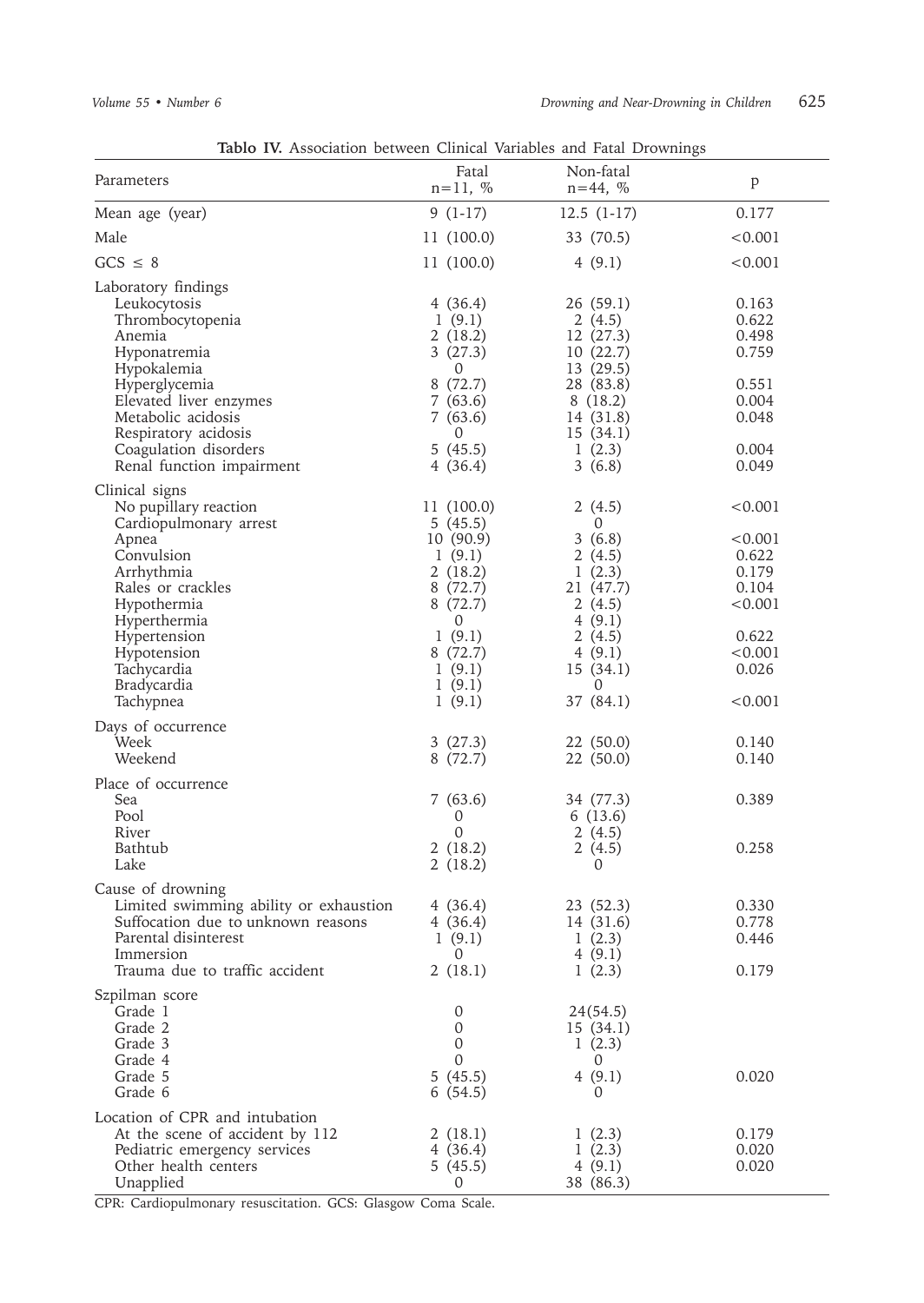However, trauma due to traffic accident was the most common cause of submersion injuries in the five-year age group.

Even though lung injury is the principal complication in drowning patients, numerous additional pathologies can occur in the body after hypoxic ischemic damage because of drowning 6. Hypoxic ischemic encephalopathy (HIE) is the most common cause of death due to drowning in hospitalized patients<sup>13</sup>. This condition may occur because of hypoxic episode or may result from ongoing lung injury, reperfusion injury, sustained acidosis, cerebral edema, hyperglycemia, release of excitatory neurotransmitters, seizures, hypotension, impaired cerebral autoregulation, or multiorgan dysfunction<sup>14</sup>. Saidel-Odes et al.<sup>15</sup> reported that some published literature put the death rate from 19% to 50%. Submersion injuries also result in patients at risk for aspiration pneumonia, HIE, cerebral edema, fluid overload, hypothermia, renal ischemic injury, pulmonary edema, adult respiratory distress syndrome (ARDS), arrhythmia, disseminated intravascular coagulation, sepsis attributable to nosocomial infection, and multiple organ dysfunction syndrome (MODS)<sup>5,6,13,16-18</sup>. In our study, 26 patients had developed complications, and approximately half of these patients died. The most frequent complications were aspiration pneumonia and HIE. The majority of patients with complications were male, and they usually died due to HIE and MODS.

Drowning is a preventable cause of death in children. Preventive measures against drowning noted in the literature include the provision of swimming lessons to young children, careful observation of children during swimming, increasing the number of swimming pools open to the public for training, avoidance of swimming in canals and nearby rivers, introduction of warning signs with international symbols in hazardous areas, prevention of alcohol intake prior to swimming, control of a vessel's maximum passenger capacity before travel, placement of barriers around swimming pools to protect young children and persons under the influence of alcohol against falls, greater care taken by families when children swim in inflatable or portable pools, the use of life jackets, and the organization of periodic training programs to educate families about all

### of these risk factors4,5,9.

In conclusion, most of the reports in the literature generally focus on the risk factors for drowning. We believe that observation of young children around any body of water is the most important preventive method, because all other prevention strategies should necessarily be included with this. However, strategies for treating complications from submersion injuries in the PICU should also be included when discussing these risk factors in the literature, in order to reduce deaths due to drowning. In addition to educating all parents and caregivers about first aid for children with submersion injury, all pediatricians should be trained periodically about the complications from submersion injuries and especially about treatment strategies where cases of drowning are frequent.

#### **REFERENCES**

- 1. al-Talafieh A, al-Majali R, al-Dehayat G. Clinical, laboratory and X-ray findings of drowning and neardrowning in the Gulf of Aqaba. EMHJ 1999; 5: 706- 709.
- 2. Facts about injuries. Drowning. World Health Organization. http://www.who.int/violence\_injury\_ prevention/publications/other\_injury/en/drowning\_ factsheet.pdf. Accessed 19 August 2013.
- 3. Wagner C. Pediatric submersion injuries. Air Med J 2009; 28: 116-119.
- 4. Weiss J. American Academy of Pediatrics Comittee on Injury, Violence, and Poison Prevention. Prevention of Drowning. Pediatrics 2010; 126: 253-262.
- 5. Salomez F, Vincent JL. Drowning: a review of epidemiology, pathophysiology, treatment and prevention. Resuscitation 2004; 63: 261-268.
- 6. Burford AE, Ryan LM, Stone BJ, Hirshon JM, Klein BL. Drowning and near-drowning in children and adolescents: a succinct review for emergency physicians and nurses. Pediatr Emerg Care 2005; 21: 610-616; quiz 7-9.
- 7. Szpilman D. Near-drowning and drowning classification: a proposal to stratify mortality based on the analysis of 1,831 cases. Chest 1997; 112: 660-665.
- 8. Arslan MM, Çekin N, Hilal A, Kar H. Investigation of drowning cases in Adana between years 1997-2006. Turkiye Klinikleri J Foren Med 2005; 5: 13-18.
- 9. Yang L, Nong QQ, Li CL, Feng QM, Lo SK. Risk factors for childhood drowning in rural regions of a developing country: a case-control study. Inj Prev 2007; 13: 178-182.
- 10. Warner DS, Bierens JJ, Beerman SB, Katz LM. Drowning: a cry for help. Anesthesiology 2009; 110: 1211-1213.